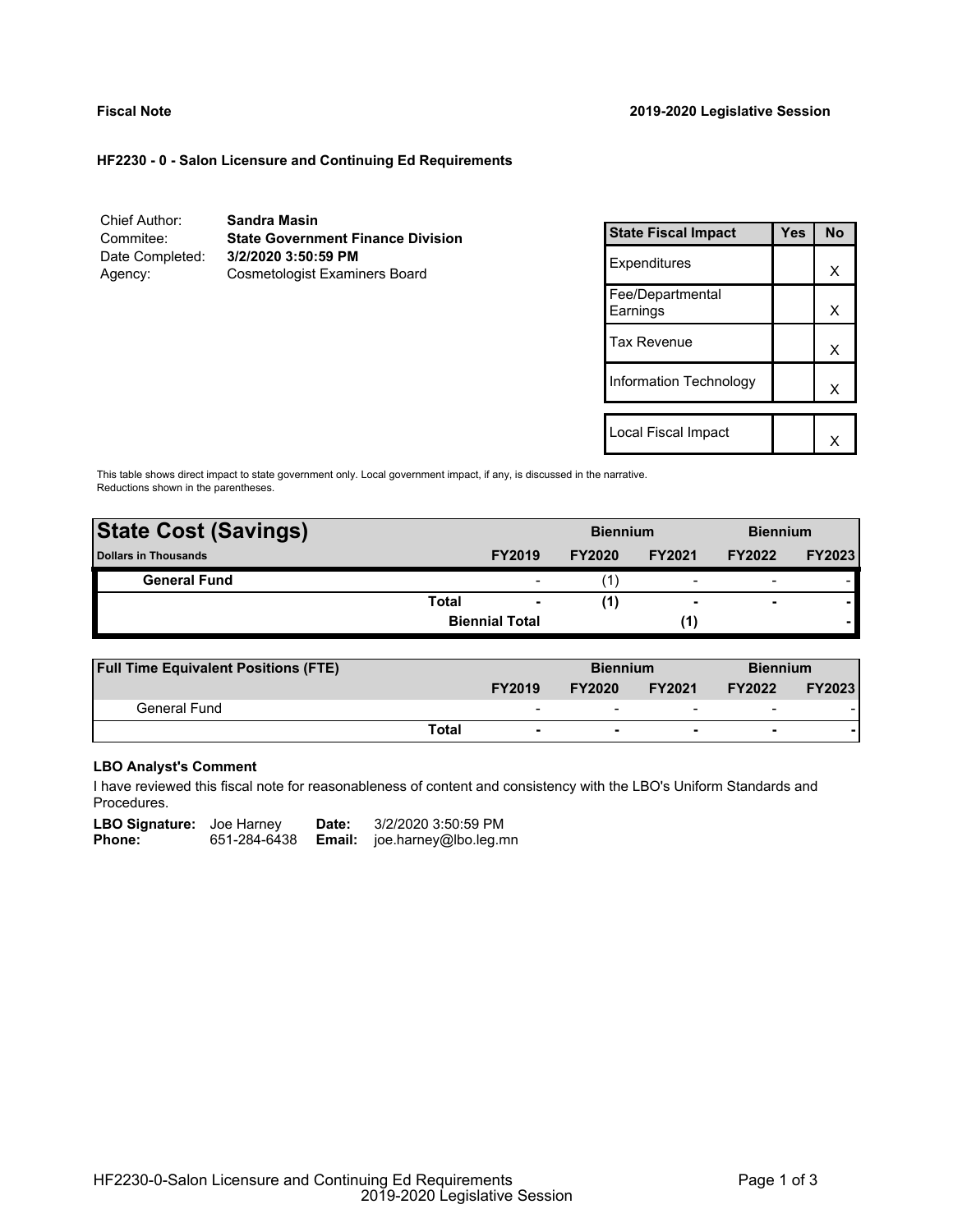## **State Cost (Savings) Calculation Details**

This table shows direct impact to state government only. Local government impact, if any, is discussed in the narrative. Reductions are shown in parentheses.

\*Transfers In/Out and Absorbed Costs are only displayed when reported.

| State Cost (Savings) = 1-2                        |              |                       | <b>Biennium</b> |               | <b>Biennium</b> |               |
|---------------------------------------------------|--------------|-----------------------|-----------------|---------------|-----------------|---------------|
| <b>Dollars in Thousands</b>                       |              | <b>FY2019</b>         | <b>FY2020</b>   | <b>FY2021</b> | <b>FY2022</b>   | <b>FY2023</b> |
| <b>General Fund</b>                               |              |                       | (1)             |               |                 |               |
|                                                   | <b>Total</b> |                       | (1)             |               |                 |               |
|                                                   |              | <b>Biennial Total</b> |                 | (1)           |                 |               |
| 1 - Expenditures, Absorbed Costs*, Transfers Out* |              |                       |                 |               |                 |               |
| <b>General Fund</b>                               |              |                       |                 |               |                 |               |
| Expenditures                                      |              |                       |                 |               |                 |               |
| <b>Absorbed Costs</b>                             |              |                       | (1)             |               |                 |               |
|                                                   | <b>Total</b> |                       |                 |               |                 |               |
|                                                   |              | <b>Biennial Total</b> |                 |               |                 |               |
| 2 - Revenues, Transfers In*                       |              |                       |                 |               |                 |               |
| <b>General Fund</b>                               |              |                       |                 |               |                 |               |
|                                                   | <b>Total</b> |                       |                 |               |                 |               |
|                                                   |              | <b>Biennial Total</b> |                 |               |                 |               |

## **Bill Description**

Modifies continuing education requirements to require that classes offer information regarding available domestic abuse and violence resources. Defines salon franchisor. Authorizes Board-approved salon franchisors to offer continuing education courses.

### **Assumptions**

The Board already has a process to approve continuing education providers. If this legislation is enacted, the Board anticipates that there are no more than 5 possible salon franchisors domiciled in the state of Minnesota who would be eligible to apply for Board approval as a provider.

Continuing education providers are approved on a yearly basis. Continuing education providers and curriculum generally seek approval for the entire calendar year. In 2019, there were 22 approved instructor and 48 practitioner continuing education providers. At this point in 2020, there are 20 approved instructor and 34 practitioner continuing education providers. This bill would go into effect on August 1, 2020 and the Board would implement this legislation to all current providers by emailing them notification and requesting back an updated curriculum.

### **Expenditure and/or Revenue Formula**

### Expenditures:

The Board has minimal costs associated with implementing this bill. The Board estimates using 20 hours of existing staff time to notify all providers of the change and review and approve updated curriculum. The cost to do this for our Office Administrative Specialist Senior is \$542.60 (\$27.13, salary and fringe times 20 hours).

Less than 5 hours is anticipated to be needed to modify the existing database and to train staff on the changes. The State Program Administrator Senior Supervisor will perform the changes is \$200.85 (\$40.17, salary and fridge times 5 hours).

All expenditures can be absorbed.

Revenue: